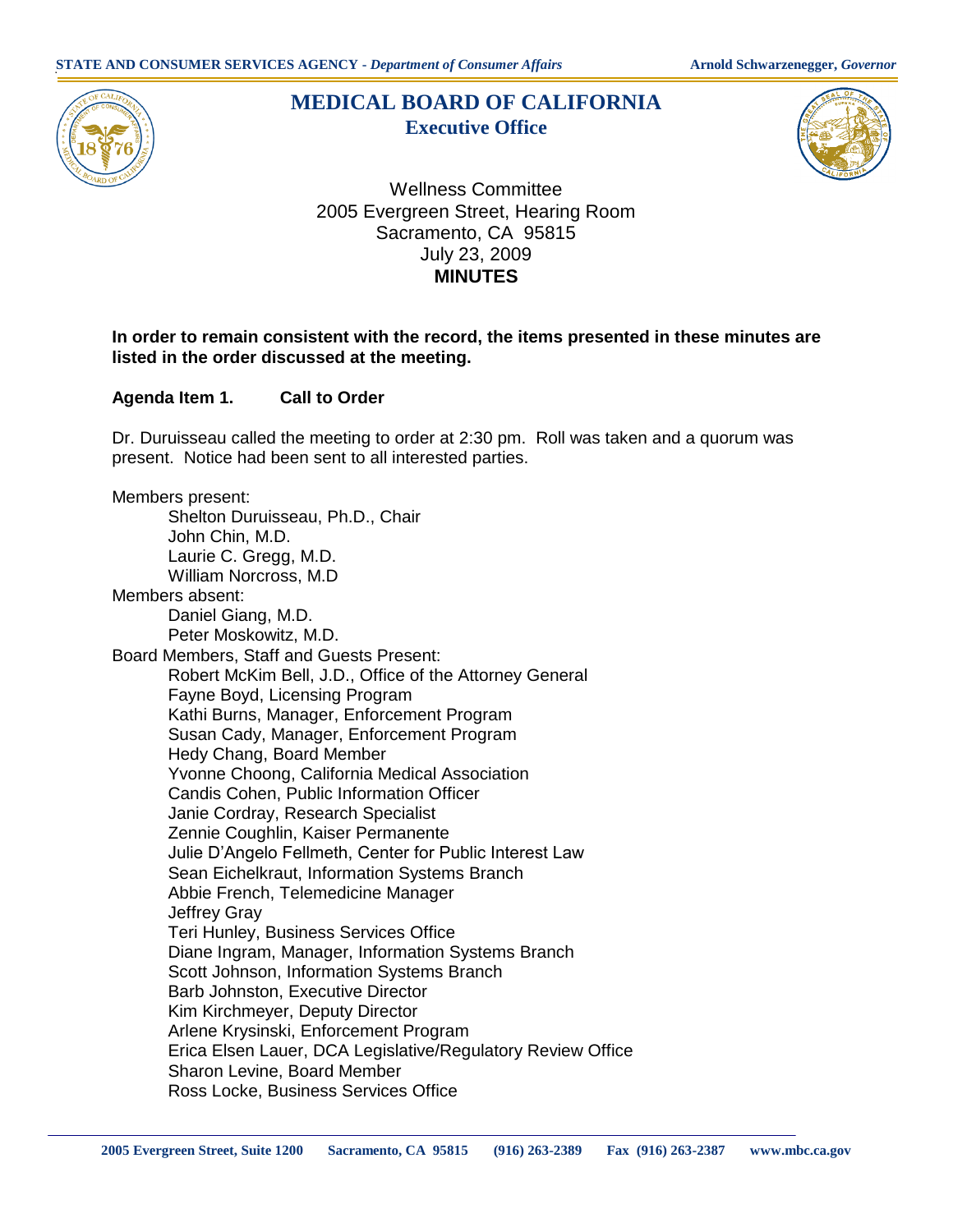> Armando Melendez, Business Services Office Jimmy Miranda, Administrative Services Mary Lynn Moran, Board Member Kelly Nelson, Legislative Analyst Deborah Pellegrini, Chief of Licensing Regina Rao, Business Services Office Kevin Schunke, Wellness Committee Manager Anita Scuri, Senior Staff Counsel, DCA Chris Searles, M.D., PACE Kathryn Taylor, Manager, Enforcement Program Renee Threadgill, Chief of Enforcement Linda Whitney, Chief of Legislation Peter Yellowlees, M.D., U.C. Davis Paulette Romero, Associate Analyst Janet Salomonson, Board Member Cheryl Thompson, Executive Assistant Barbara Yaroslavsky, Board President

## **Agenda Item 2. Approval of the Minutes from the May 7, 2009 Meeting**

Motion/second/carried Drs. Gregg/Norcross to approve the minutes.

## **Agenda Item 6. Presentation: University of California-San Diego Programs**

 Dr. Norcross made a presentation to the Committee about two programs offered at UCSD. The first is a "Healthy Student Program" created for medical students and is part of their curriculum. There also is a "Suicide Prevention Program," created about two years ago, which has been rolled out and implemented during the past year.

 Dr. Norcross shared handouts describing the "Healthy Student" curriculum, an article describing some of the activities of the UCSD program, and a copy of slides for a PowerPoint presentation. This program focuses on physical health, mental well being, and social well being. This program uses peer groups and mentorships.

 UCSD also has a **U**niversity **C**ommittee on **S**uicide Prevention and **D**epression Awareness [UCSD]. The UCSD has the financial and emotional support of the university's administration. The program operates via a survey which is completed with 100% confidentiality, but if a person is identified as potentially having a problem, a counselor can communicate with the person, even though the contact information is encrypted.

 Dr. Gregg asked about the response rate of the questionnaire. Dr. Norcross said that he would provide exact data after the meeting, but estimated the response rate to be about 20%. Dr. Gregg said she thought that was a very commendable figure.

 Dr. Chin asked Dr. Norcross how the UCSD quantifies success with the programs. Dr. Norcross admitted that documenting outcomes is difficult and it is something they have debated. One option is to conduct the same survey again after graduation from medical school, once in residency and again after training.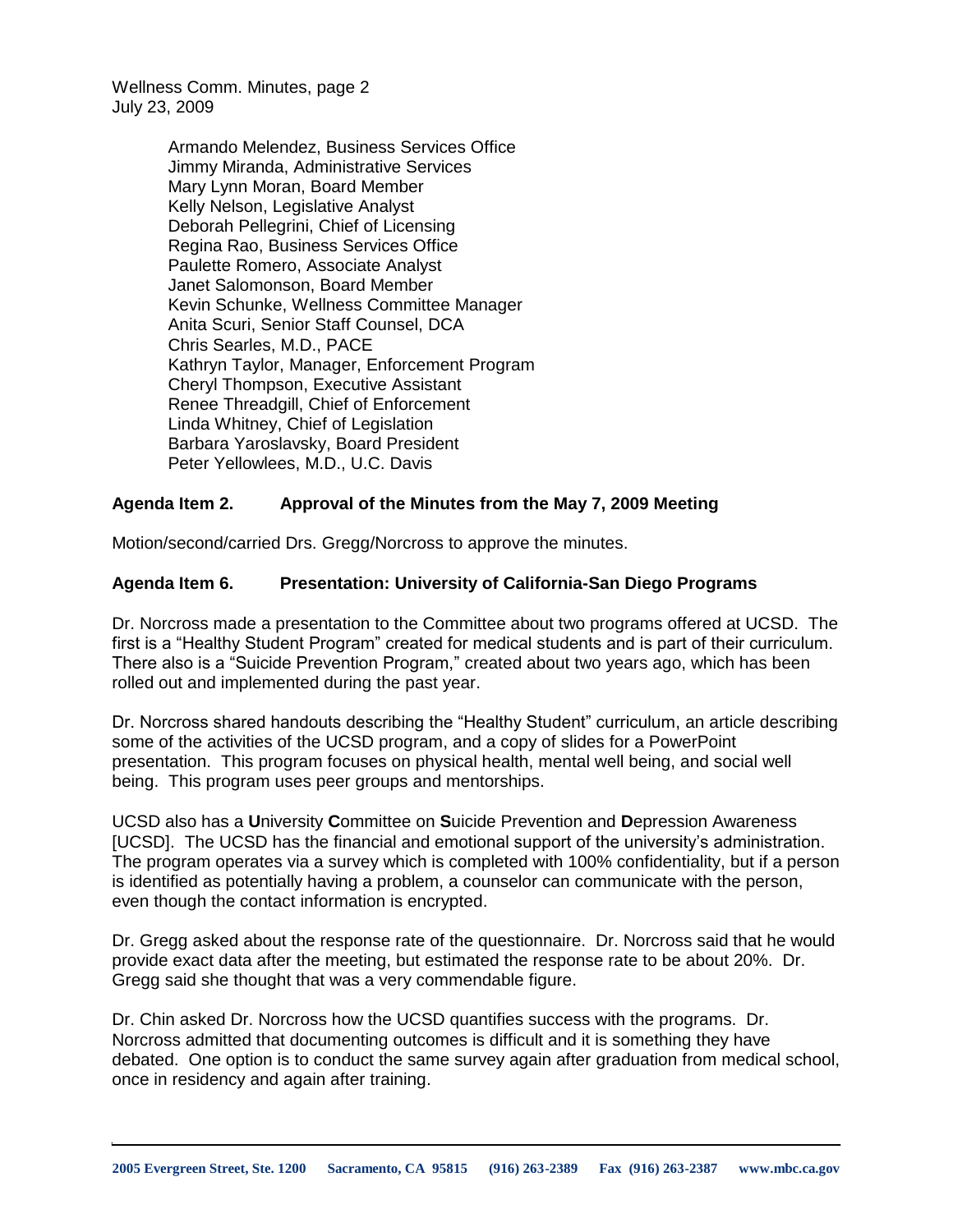## **Agenda Item 7. Discussion of Collaboration between Medical Board and University of California-Davis' Well-Being Committee**

 Dr. Duruisseau introduced Dr. Peter Yellowlees, the new Chair of UC-Davis' Well-Being Committee. Dr. Yellowlees' committee has two roles: 1) preventing illness that might impact physicians' work practices, and educating medical students, residents, and staff physicians on healthy approaches to work and lifestyle, and 2) monitoring and supporting physicians with identified mental health/substance/behavioral disorders that impact their practice. The committee works with up to 1200 faculty and residents and up to 400 medical students (the later coordinated with the medical school's well-being program).

 Recently, the UCD Well-Being Committee started to explore the potential for using their existing PowerPoint presentations on prevention and wellness to create video modules three to four hours in length which would be available for CME credits. It would be web-based and available state-wide.

state-wide.<br>Dr. Yellowlees and his committee would like to enter into a dialog with the Board, because there is a common interest. He sees this project as one to be developed by UCD (including development of the curriculum and presentations, which already is being accomplished, and accreditation for CME credits) but which also could be made available on the Board's web site. To offer a variety of subjects and presenters, UCD staff and members or volunteers from the Board would be recruited.

Board would be recruited.<br>Dr. Gregg said she believes a collaboration would be well-received and useful. She said that a smaller hospitals which, while mandated to create well-being programs, faced challenges getting such groups operational and functioning. joint effort between two such well-respected organizations also would serve as a role model for

 as opposed to responding to a problem after it has been identified. Dr. Chin echoed Dr. Gregg's sentiments, and underscored the importance of preventative steps

 M/S/C Drs. Gregg/Chin to support the concept and to ask staff to create an implementation plan to be presented at the next meeting, if workload and resources allowed, or at one of the following meetings.

## **Agenda Item 8. Discussion of Potential Development of Guidelines/Manual for Hospital Wellness Committees**

 Dr. Gregg reminded the Committee she and Dr. Moskowitz, together with staff, have created a survey to send out to California's hospitals, seeking input on the operations of their Wellbeing Committees. Some hospitals have a very well-functioning program and others are known to struggle. Dr. Gregg said that she recognizes hospitals could benefit if a statewide manual was developed, with guidelines to highlight the best practices.

 She asked the committee if it still would be helpful to send out the survey as it has been developed or, recognizing the realities of current programs, if resources would be better utilized by acknowledging that almost all existing programs could be improved. The committee decided to discuss Agenda Item 4 concurrently.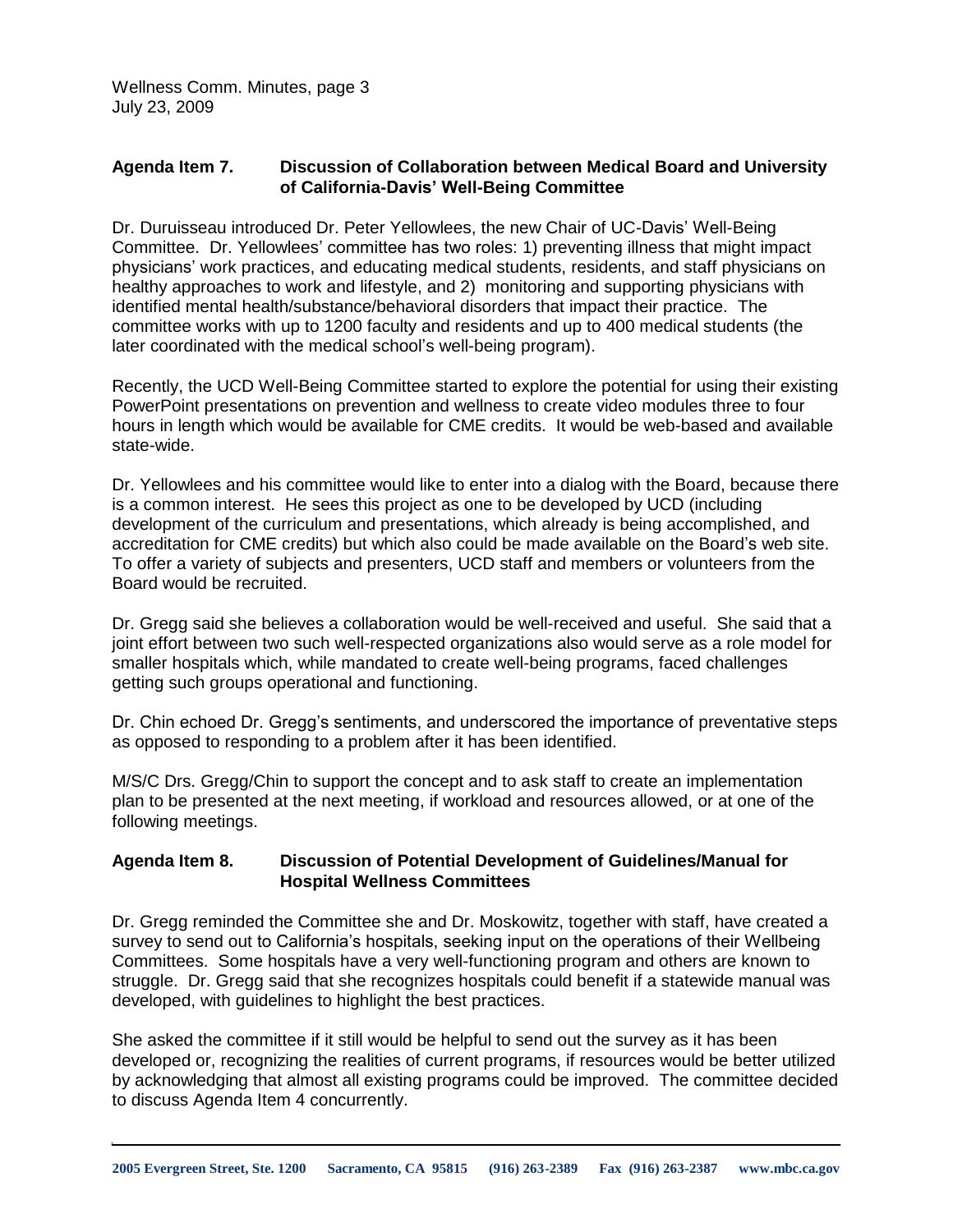#### **Agenda Item 4. Update on Hospital Well-Being Committee/Wellness Program Survey**

 Mr. Schunke reported the survey and cover letter were approved by the Committee at the January meeting. Because of other assignments for staff, the mailing was not completed during the Spring and early-Summer. Further, at present, there are prohibitions in place for all contracting opportunities. Staff has investigated using an on-line survey site to gather responses.

 Dr. Levine, Board member, advised the committee she values the information which could be gathered with a survey. And further, looking at surveys from the point of the reader, the written questions in a survey provide an educational component, allowing readers to assess their own program as they consider the ways to answer the survey.

 Staff was directed to continue working with the Board's task force developing the Hospital Well- Being Committee/Wellness Program Survey and also to invite input from other interested parties, so that the survey could be refined and strengthened before being distributed to California's hospitals.

#### **Agenda Item 3. Discussion and Consideration of Renaming the Committee**

 Dr. Duruisseau stated several interested parties have suggested that the Committee consider adopting a new name to move away from the connotations between Wellness and Well-Being. Some suggestions included "Physician Health," "Balance," or similar.

 Dr. Norcross mentioned this has been extensively discussed in the past and while this Committee does not want to imply that its mission is focused on impaired physicians, better options have not been presented.

 Dr. Levine suggested incorporation of words similar to "resilient and healthy physician workforce." Dr. Gregg mentioned that ACOG has a "Physician Work-Life Balance and Patient Safety" Committee.

Dr. Duruisseau asked the committee members to think about this topic for upcoming meetings.

## **Agenda Item 5. Status of Physician Wellness Legislation**

 Dr. Duruisseau reminded the Committee that the Governor vetoed AB 2443 (the Board- sponsored wellness bill of last session) because the bill, per the veto message, did not appear to fall within the mission of the Board, which is only licensing and enforcement.

 This year, the Board sponsored another wellness bill, AB 1094, authored by Assm. Conway. In drafting AB 1094, the Board sought to make the bill permissive instead of mandatory, and had included significant findings and declarations. This was done to address the Governor's veto message of AB 2443. During the spring, Dr. Duruisseau and staff met with the Director of Consumer Affairs (DCA) and her staff to seek support and direction. He reiterated the Board's position to pursue and make an affirmative statement that physician wellness and health is within the mission of the Board. Nevertheless, this did not assuage the opposition; per DCA,